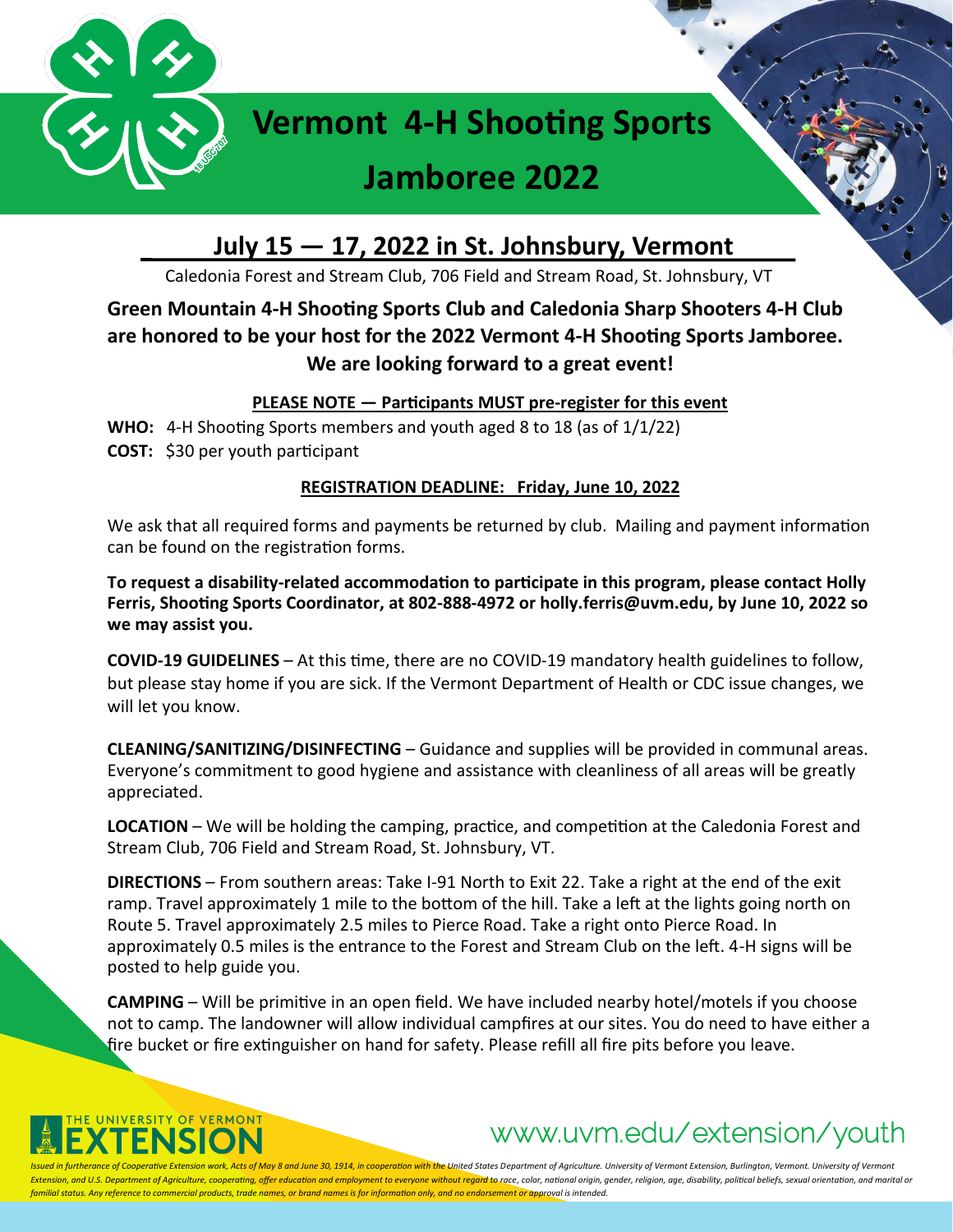**WATER/ELECTRIC/POWER** – There are no "hookups" at our camping area. Any person requiring power, for any reason, should bring their own generator to use.

**MEDICAL** – Northeastern Vermont Regional Hospital (NVRH) is located at 1315 Hospital Drive, St Johnsbury, VT 05819. From Caledonia Forest and Stream Club, travel out to Route 5, go south approximately 2.5 miles, and at the second traffic light take a left up Hospital Drive. NVRH is located  $\infty$ 0.25 miles up the hill on the left. Their phone number is 802-748-8141. First Aid Kits will be available at each range.

**EYE AND EAR PROTECTION** – **Eye and Ear Protection is required by all participants, group leaders, volunteers at ranges and spectators. Please bring your own as none will be provided for you.**

**ATTIRE** – 4-[H Dress Code](https://www.uvm.edu/sites/default/files/4-H-and-Youth/stateday/eval-dresscode-program-expectations.pdf) applies to this event. Printing on clothing should promote a positive image, entire torso must be covered, if wearing shorts/skirts they must reach at least mid-thigh. Instructors and assistants must wear appropriate clothes and shoes. **NO sandals/flip-flops allowed for safety reasons.** Parents, volunteers and guests should adhere to the dress code as well.

**JAMBOREE SHIRTS** – Must be pre-ordered and paid for by June 10, 2022. There will not be shirts available for sale at the event, nor will an order be placed after the event.

**WATER/ICE/TRASH/PORTA-POTTIES** – Water stations will be available on the ranges during the competition. Drinking water and ice can be purchased locally. Please place trash in receptacles provided and the dumpster available. Porta-potties will be available. Everyone's assistance with good hygiene and cleanliness of all areas will be greatly appreciated.

**GASOLINE** – The nearest gas station is approximately 2 miles south on Route 5 at the Irving station/Center Tower. They accept cash as well as credit/debit cards.

**GROCERIES** – **Price Chopper** is located 2.5 miles south on Route 5. It is at the southwest corner of the intersection between Route 5 and Hospital Drive. **Center Tower** located approximately 2 miles south on Route 5 has drinks, chips and ice. **Natural Provisions** carries specialty foods such as organic, all natural and gluten-free. They are located approximately 3.5 miles south on Route 5, on the corner of Railroad Street and Maple Street. The **Green Mountain Mall** is located approximately 1.5 miles south on Route 5 (stores include Dollar Tree, Fisher Auto Parts, and Ocean State Job Lots).

**SMOKING** – Absolutely no smoking is allowed by anyone on any range or anywhere that 4-H youth are present. If you need to smoke, please do so discreetly and deposit the waste in the trash (not on the ground).

**QUIET TIME** – Please respect the quiet time of 10 p.m. – 6 a.m. If you choose to sit up later at your campsite, please keep your voices low. Parents – we ask for your assistance on this one.

**RIVER SAFETY** – Our Jamboree site is adjacent to a river. All youth **MUST** wear a PERSONAL FLOATATION DEVICE (PFD) and water shoes while in the river and under adult supervision only. We will not have a lifeguard on duty.

**TICKS & MOSQUITOES** – Both are an issue. Bring spray and be extra vigilant.

### **NEARBY HOTELS AND CAMPGROUNDS** –

Comfort Inn & Suites—703 Route 5, St. Johnsbury, 748-1500 Fairbanks Inn—401 Western Avenue, St. Johnsbury, 748-5666 Colonnade Inn—28 Back Center Road, Lyndonville, 626-9316 Lyndon Motor Lodge—6148 Memorial Drive, Lyndon, 626-3548 Kingdom Campground—972 Lynburke Road, Lyndonville, 626-1151 Moose River Campground—2870 Portland Street, St. Johnsbury, 748-4334 Sugar Ridge RV Village & Campground—24 Old Stagecoach Road, Danville, 684-2550 Also there are numerous Airbnb locations in our area.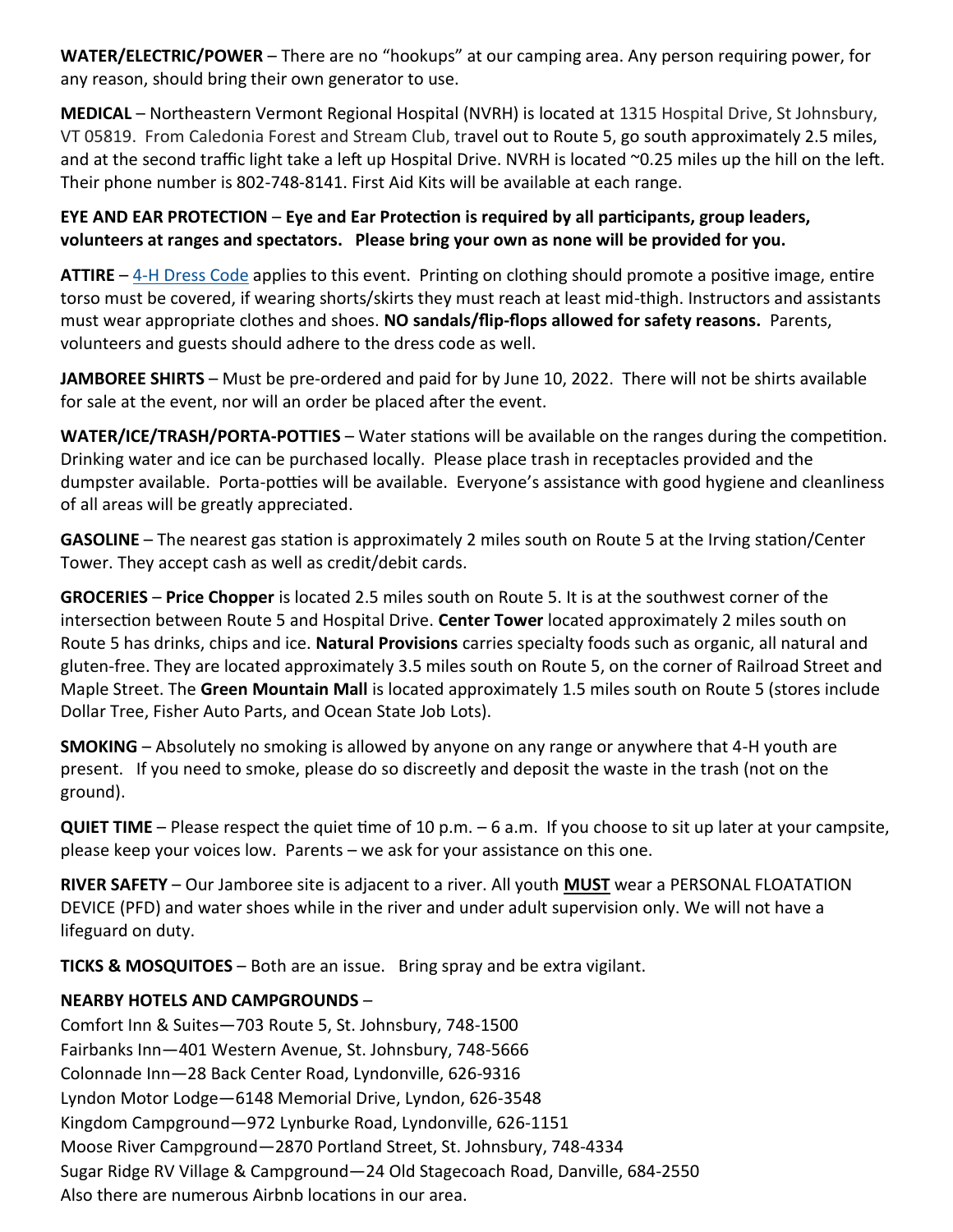**ANNUAL SEAN TILLOTSON SPORTSMANSHIP AWARD** – Please nominate any youth participant that over the weekend represents the assets of sportsmanship that Sean believed in. There will be forms and a box near the registration desk for nominations. Anyone attending the weekend may make a nomination.

Sean was a 4-H member who took the 4-H Pledge seriously. He was always thoughtful, encouraging, and helpful to others before himself, stepped up to any challenge or request, and was sure to add humor whenever appropriate. He was a team player, not boastful, encouraging and just a great all-around citizen.

**SUNDAY RAFFLE** – Our annual raffle helps to offset the costs of this event. The raffle will again be Teacup style, we will bundle items together and have a bag with the names of the items where you put your ticket. You must be present to win. There will be several opportunities to buy tickets. We ask that each family bring an item for this raffle and clubs could put together their own basket as a donation. In the past, many creative items have been donated by each club. Please drop off items at the registration desk.

**PETS** – Please leave your pets at home. Service dogs and animals are used for demonstration purposes only. Please remind your guests to leave their pets at home when visiting.

**PHONE** – Cell service is available on site.

**SPAGHETTI DINNER (in lieu of potluck supper)** – On Saturday evening the hosting clubs will provide a "take-out" spaghetti dinner with sauce choices (including vegetarian), salad, and bread. Other meals will be on your own.

**RANGES** – Ranges are in close vicinity to campers at different locations throughout this fairly-level area and are easily accessible by foot. Bicycles are a good way for spectators to travel from station to station. Vehicles will only be allowed for those needing accommodations.

**SCHEDULE OF EVENTS** – As always, practice will be on Friday afternoon (see the official schedule for times). Saturday will be competition day with 1 hour scheduled for each of the six disciplines, followed by any shoot-offs that are needed. Sunday will be the Recognition, Awards & Closing Ceremony, cleaning up grounds, and heading home.

**FRIDAY INSTRUCTION** – If 4-H members wish to participate in a particular discipline that they do not regularly receive instruction on by club instructors they will need to take part in the practice instruction on Friday.

**FIREARMS** – You are welcome to bring your own firearms, but we ask that they be in a case with both the firearm and the case **CLEARLY MARKED** with your name. All firearms must be surrendered to the Lead Instructor in each discipline upon your arrival and may be picked up after the Award Ceremony.

**NO FIREARMS** are allowed at your individual campsites, and we ask that you bring **NO AMMUNITION** of any type with you. If you choose to bring your own equipment, you will have the option to share your equipment during practice and/or competition. Club and State-owned equipment become available for anyone to use during the practice and/or competition. Please note that after practice on Friday, no leader or parent may do any more adjusting of equipment. If a participant needs to adjust equipment, they should plan to do it on their own or ask from help from the range officials during competition.

**QUESTIONS: Holly Ferris, 4-H Shooting Sports Coordinator, holly.ferris@uvm.edu or 802-888-4972**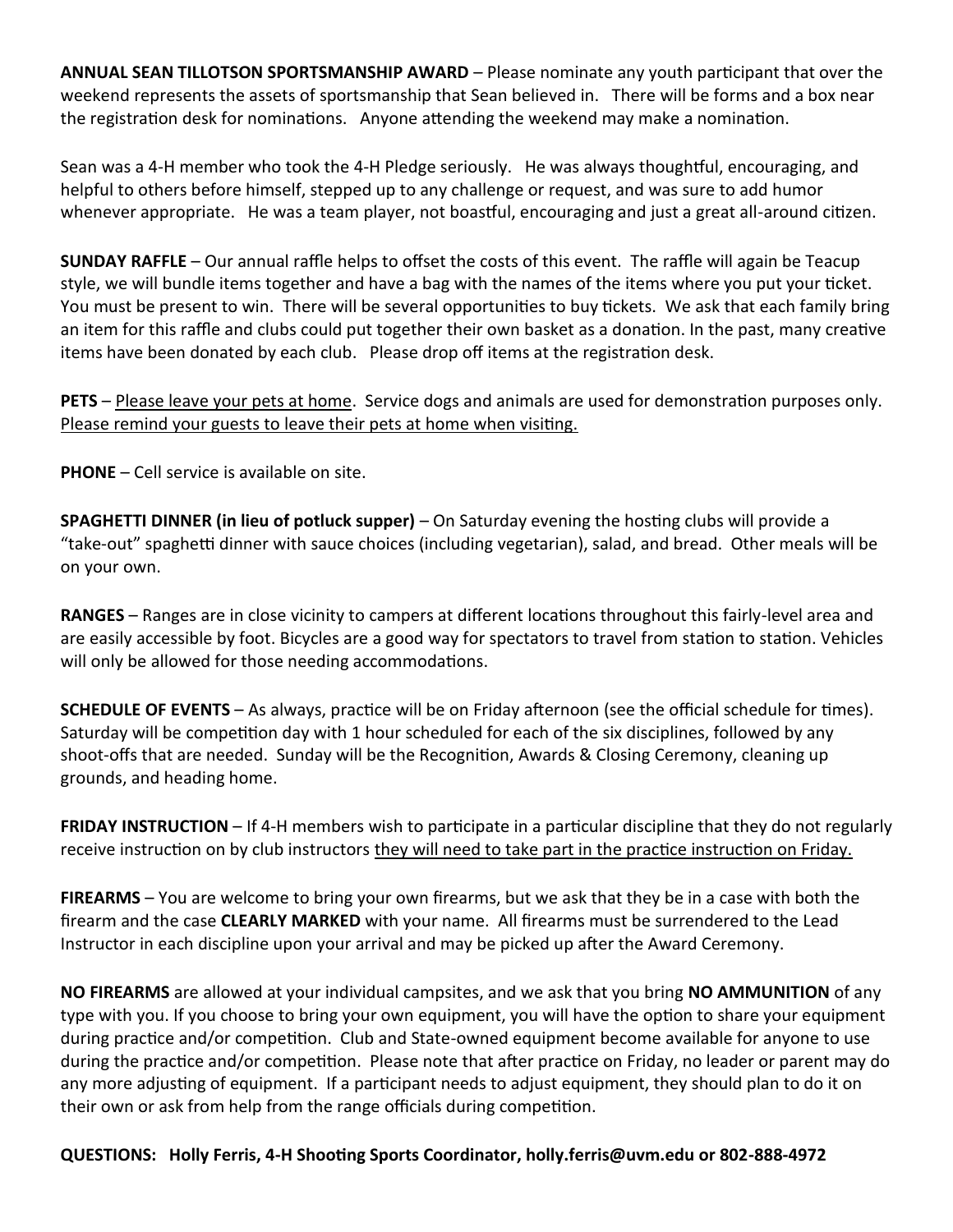### **The Lead Instructors for each discipline and a little about what they have planned:**

All ages are as of 1/1/22 – Novice (8-10 years old), Junior (11-13 years old), and Senior (14-18 years old) **Hunting:** (Lead Instructors: Tom Decker and Joel Flewelling)

Wildlife competition to test your knowledge of Vermont's wildlife and hunting skills.

- Participants will be tested in the identification of various parts and pieces of animals, including: furs, skulls, tracks, scat, bones, antlers and feathers. (Novice 10 questions @ 6 points each, Juniors 15 questions @ 5 points each, and Seniors 15 questions @ 2 points each; seniors will also have 5 three-part matching questions @ 5 points each).
- Timed compass course where participants will either take bearings from marker to marker, or be given a set of bearings and have to navigate from marker to marker. (Novice/Junior @ 3 points each and Seniors @ 4 points each).
- Shoot/don't shoot walk through. This untimed activity will test hunter safety knowledge. Participants will have to decide if the hunting scenarios are safe, legal, and ethical. (5 stations  $\omega$  5 points each).
- **Rifle:** .22 caliber rifle (Lead Instructor: Craig Bottesi).

All competitors should have their rifles sighted in before Friday practice. All actions allowed if the competitor demonstrates on Friday that they can safely handle the gun. Scopes will be allowed, but the competitor will only be allowed to shoot in the offhand position.

- Novice and Junior: 5 shots on steel targets at various distances, 20 points each. 2 shots at paper target scored by instructor and shooter signed by shooter. Best score 120 points, tie breaker will be closest to center of target.
- Seniors: the same except steel targets may be replaced by other targets to be determined by instructor.

## **Shotgun: (**Lead Instructors: Chris Pritchard and Jeni Slattery)

This year the Shotgun discipline will consist of a 5 stand format, all participants will get to utilize all the active stands, target presentations could consist of the following - incoming, crossing, teal, rabbit, overhead, stationary staked targets and combinations thereof.

Each shooter will have a different menu at each station and all shooters will rotate to shoot at each available stand.

All shooters will shoot the same menu at their level.

Novice menu will be singles,

- Junior menu will be a combination of single, report, following targets with the possibility of simo pairs or true pairs,
- Senior menu will be single, report, following with an emphasis on true pairs.

To limit ties, points will be rewarded for certain shots or runs.

## **Muzzleloader**: (Lead Instructor: Doug Petty)

Seneca Run is a timed event over a short course. Events conducted are fire starting (with primitive flint and steel), tomahawk throw, knife throw, longbow archery, and black powder rifle.

### **Archery:** (Lead Instructor: Linwood Smith)

Novice Division: 10 shots at 15 yards (with their own equipment), or 10 yards (state/club equipment). Junior Division: 10 shots at 20 yards (with their own equipment), or 15 yards (state/club equipment). Senior Division: 10 shots at 30 yards (with their own equipment), or 20 yards (state/club equipment). All will be FAA targets on 4 ft. backstop.

**Pistol:** (Lead Instructors: Dave Hale (.22 caliber) and Steve Haupt (Air))

Novice and Junior will shoot CO2 Air Pistols at various targets (hanging, stationary – paper plates, balloon, bells, etc.).

Seniors will shoot .22 Caliber Pistols, slow-fire bullseye, single stage, 25 yards, one-hand standing position.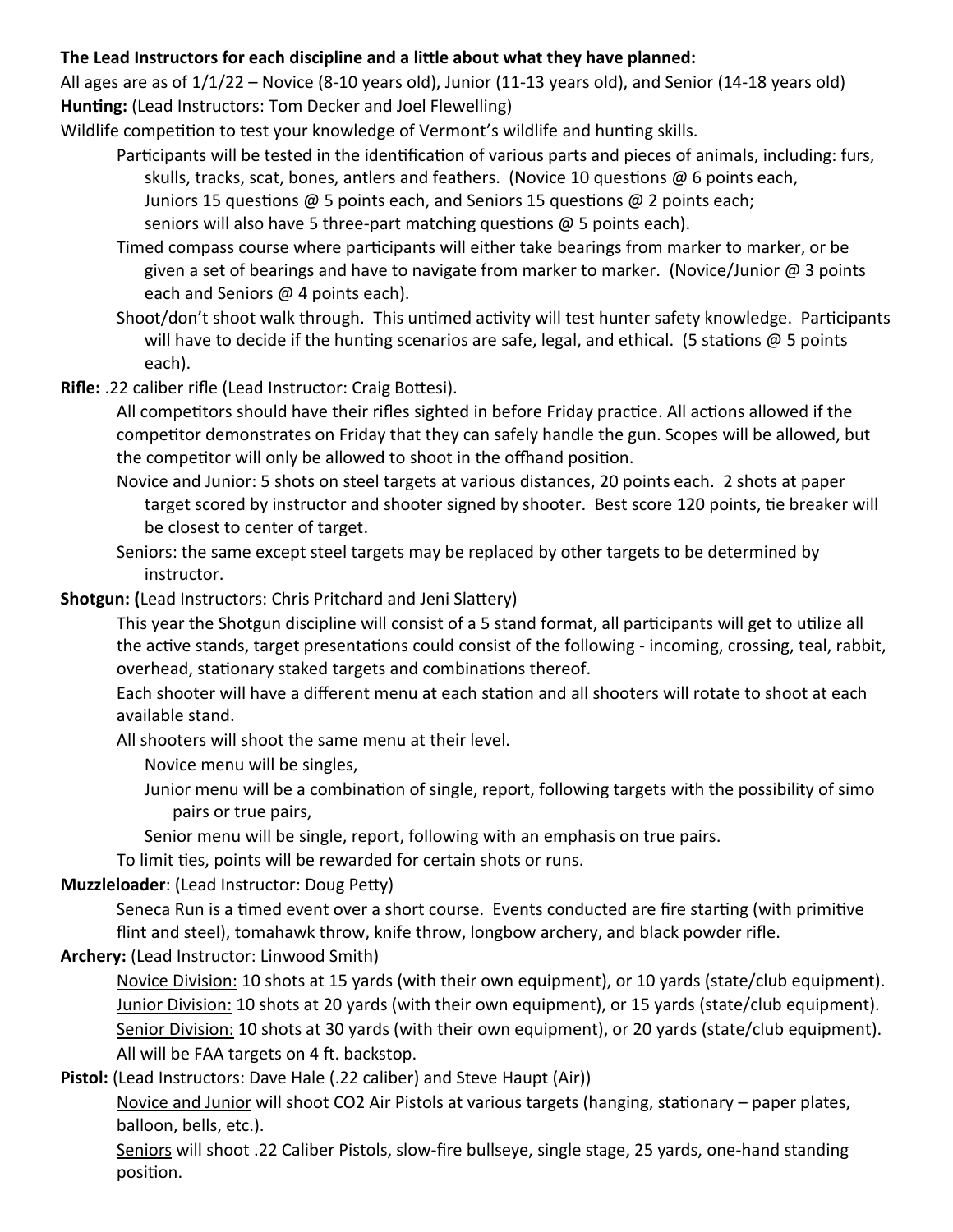| Friday, July 15, 2022                                    | <b>2022 SHOOTING SPORTS JAMBOREE SCHEDULE</b>                                                                                                                                                                                                                                                                                      |
|----------------------------------------------------------|------------------------------------------------------------------------------------------------------------------------------------------------------------------------------------------------------------------------------------------------------------------------------------------------------------------------------------|
| 11:00 a.m. $-$ 1:00 p.m.                                 | Arrive, check-in at gate and set up camp<br>Lunch on your own                                                                                                                                                                                                                                                                      |
| 11:30 a.m.                                               | Instructor meeting                                                                                                                                                                                                                                                                                                                 |
| 12:00 p.m. $-5:00$ p.m.                                  | Instruction, coaching practice for all disciplines - If a participant has not had<br>instruction in a particular discipline within their club, they need to attend this<br>session. You will obtain a "guest discipline" card to be marked for successful<br>completion at each discipline you wish to participate in on Saturday. |
| 5:30 p.m.                                                | Instructor check-in - are your ranges all set, do you have what you need for<br>Saturday's competition?                                                                                                                                                                                                                            |
|                                                          | Dinner on your own                                                                                                                                                                                                                                                                                                                 |
| 6:30 p.m.                                                | Orientation for anyone wanting to be a group leader for Saturday. Go over<br>score cards and what to expect. Will also give parents an overview on what<br>to expect throughout the weekend.                                                                                                                                       |
| 7:00 p.m.                                                | <b>Fun Group Activity</b>                                                                                                                                                                                                                                                                                                          |
| 10:00 p.m. $-6:00$ a.m.                                  | Curfew – In your own camp and observing "quiet hours"                                                                                                                                                                                                                                                                              |
| Saturday, July 16, 2022<br>$6:00$ a.m. $-7:30$ a.m.      | Rise and Shine!<br>Breakfast on your own                                                                                                                                                                                                                                                                                           |
| $7:30$ a.m. $-8:00$ a.m.                                 | Check in with instructions $-$ all set for the day?<br>Group leaders – Are you ready to lead groups/score cards/any questions?                                                                                                                                                                                                     |
| 8:00 a.m.                                                | Gather for pledges and Good Morning Welcome<br>Competition Begins: Hunting, Rifle, Shotgun, Muzzleloader, Archery, Pistol                                                                                                                                                                                                          |
| 11:30 a.m. $-$ 12:30 p.m.                                | Lunch on your own                                                                                                                                                                                                                                                                                                                  |
| 12:30 p.m. $-$ 4:00 p.m.                                 | Competition Resumes and Shoot Offs (if any)                                                                                                                                                                                                                                                                                        |
| 5:30 p.m.                                                | Spaghetti "take-out" Dinner available at the snack shack                                                                                                                                                                                                                                                                           |
| 7:00 p.m.                                                | Ice Cream                                                                                                                                                                                                                                                                                                                          |
| 10:00 p.m. $-6:00$ a.m.                                  | Curfew – In your own camp and observing "quiet hours"                                                                                                                                                                                                                                                                              |
| <b>Sunday, July 17, 2022</b><br>$7:00$ a.m. $-8:00$ a.m. | Rise and Shine!<br>Breakfast on your own                                                                                                                                                                                                                                                                                           |
| 8:30 a.m.                                                | Recognition, Awards and Closing Ceremony, Teacup Raffle                                                                                                                                                                                                                                                                            |
| 10:30 a.m.                                               | Clean up the grounds and head home.<br>See you in 2023 for another great Jamboree!!                                                                                                                                                                                                                                                |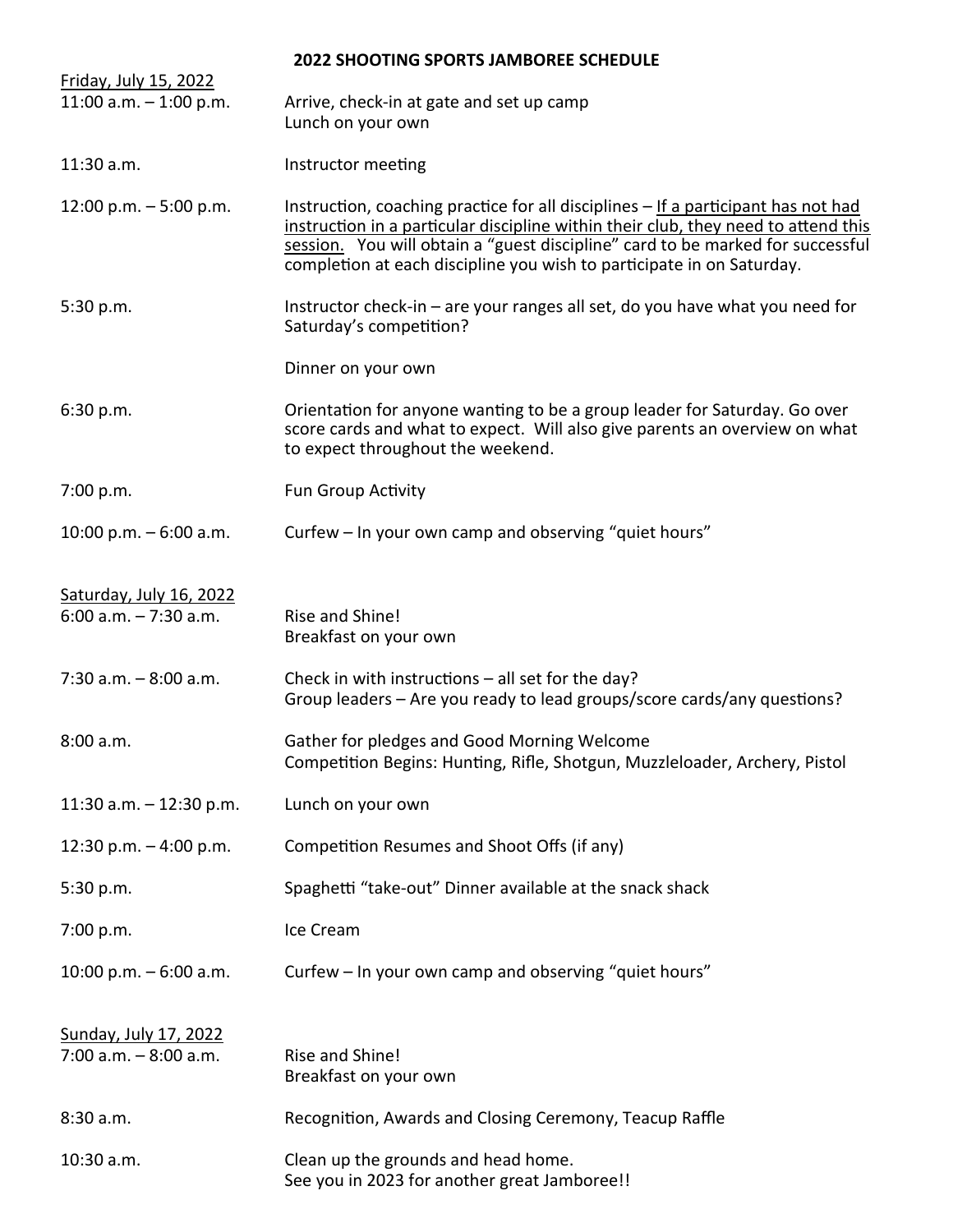## **Participant and Family Registration Form**

### **REGISTRATION DEADLINE: Friday, June 10, 2022 \$30 per participant Participants MUST pre-register for this event**

We ask that all required forms and payments be returned by club. Mailing and payment information can be found below.

**To request a disability-related accommodation to participate in this program, please contact Holly Ferris, Shooting Sports Coordinator, at 802-888-4972 or holly.ferris@uvm.edu, by June 10, 2022 so we may assist you.**

Please return this registration form, shirt order, health form, permission form, and appropriate fees by 6/10/22.

Youth Participant(s):

|                                                                                                                                                                                                   | DOB: _________________________     |  |  |
|---------------------------------------------------------------------------------------------------------------------------------------------------------------------------------------------------|------------------------------------|--|--|
|                                                                                                                                                                                                   | DOB: _____________________________ |  |  |
|                                                                                                                                                                                                   | DOB: _____________________________ |  |  |
|                                                                                                                                                                                                   | DOB: _____________________________ |  |  |
|                                                                                                                                                                                                   | TOTAL REGISTRATION FEES: \$        |  |  |
|                                                                                                                                                                                                   |                                    |  |  |
|                                                                                                                                                                                                   |                                    |  |  |
|                                                                                                                                                                                                   |                                    |  |  |
|                                                                                                                                                                                                   |                                    |  |  |
|                                                                                                                                                                                                   |                                    |  |  |
|                                                                                                                                                                                                   |                                    |  |  |
|                                                                                                                                                                                                   |                                    |  |  |
|                                                                                                                                                                                                   |                                    |  |  |
| ______Pistol (Air)        ______Pistol (.22)        ______Shotgun         ______Hunting/Wildlife                                                                                                  |                                    |  |  |
| If you wish to participate in a particular discipline that you do not regularly receive instruction on by club in-<br>structors you will need to take part in the practice instruction on Friday. |                                    |  |  |
| Will you be camping overnight at the event? Tent: ______ Camper & Size: ________ Generator: _______                                                                                               |                                    |  |  |
| Please make checks payable to: Vermont 4-H Shooting Sports                                                                                                                                        |                                    |  |  |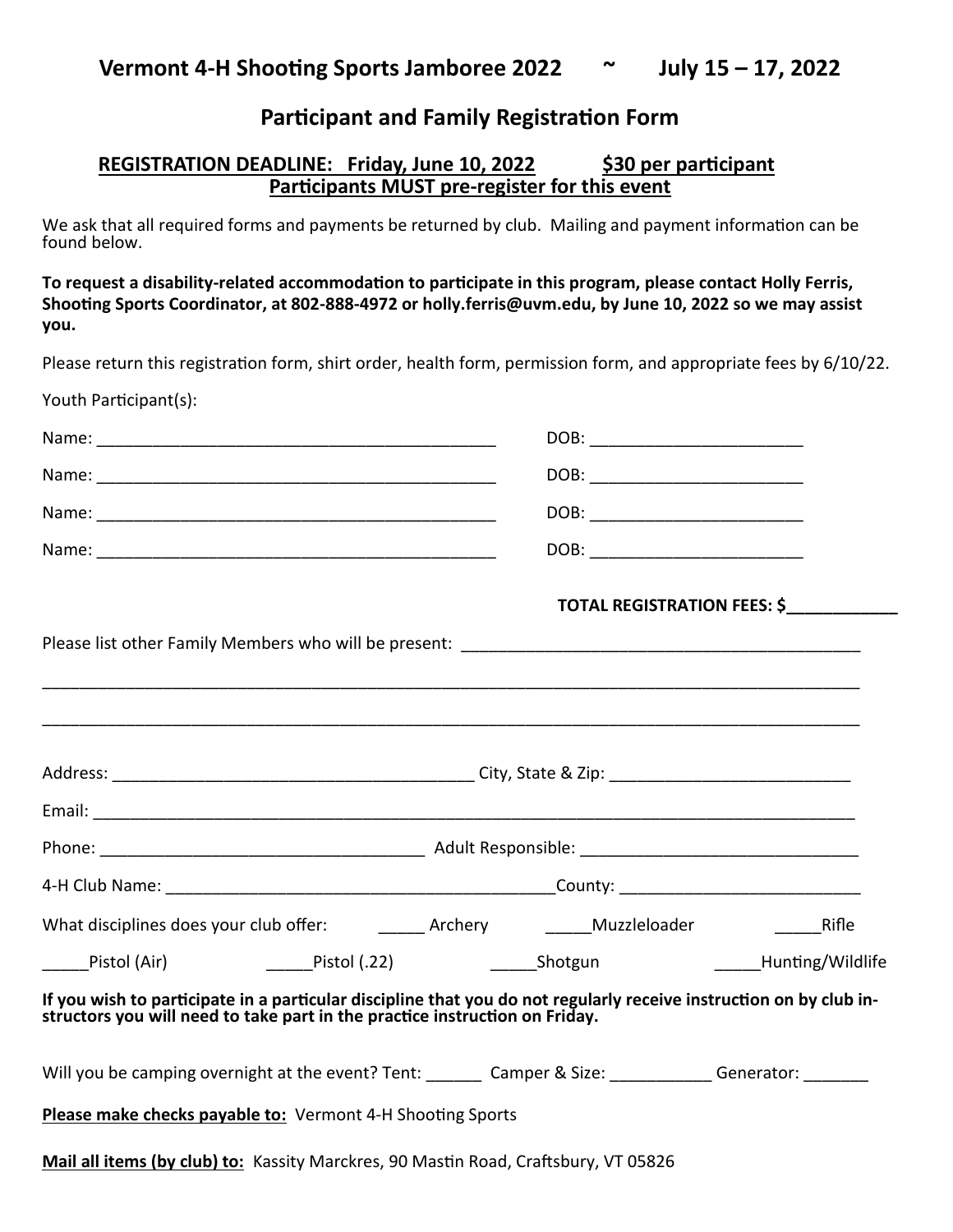## **Volunteer Registration Form**

## **REGISTRATION DEADLINE: Friday, June 10, 2022**

We ask that all required forms and payments be returned by club. Mailing and payment information can be found below.

**To request a disability-related accommodation to participate in this program, please contact Holly Ferris, Shooting Sports Coordinator, at 802-888-4972 or holly.ferris@uvm.edu, by June 10, 2022 so we may assist you.**

| Volunteer(s):                                                                              |  |
|--------------------------------------------------------------------------------------------|--|
|                                                                                            |  |
|                                                                                            |  |
|                                                                                            |  |
|                                                                                            |  |
| Will you be camping overnight at the event? Tent: Camper & Size: Camper & Size: Cenerator: |  |
| Please make checks payable to: Vermont 4-H Shooting Sports                                 |  |

**Mail all items (by club) to:** Kassity Marckres, 90 Mastin Road, Craftsbury, VT 05826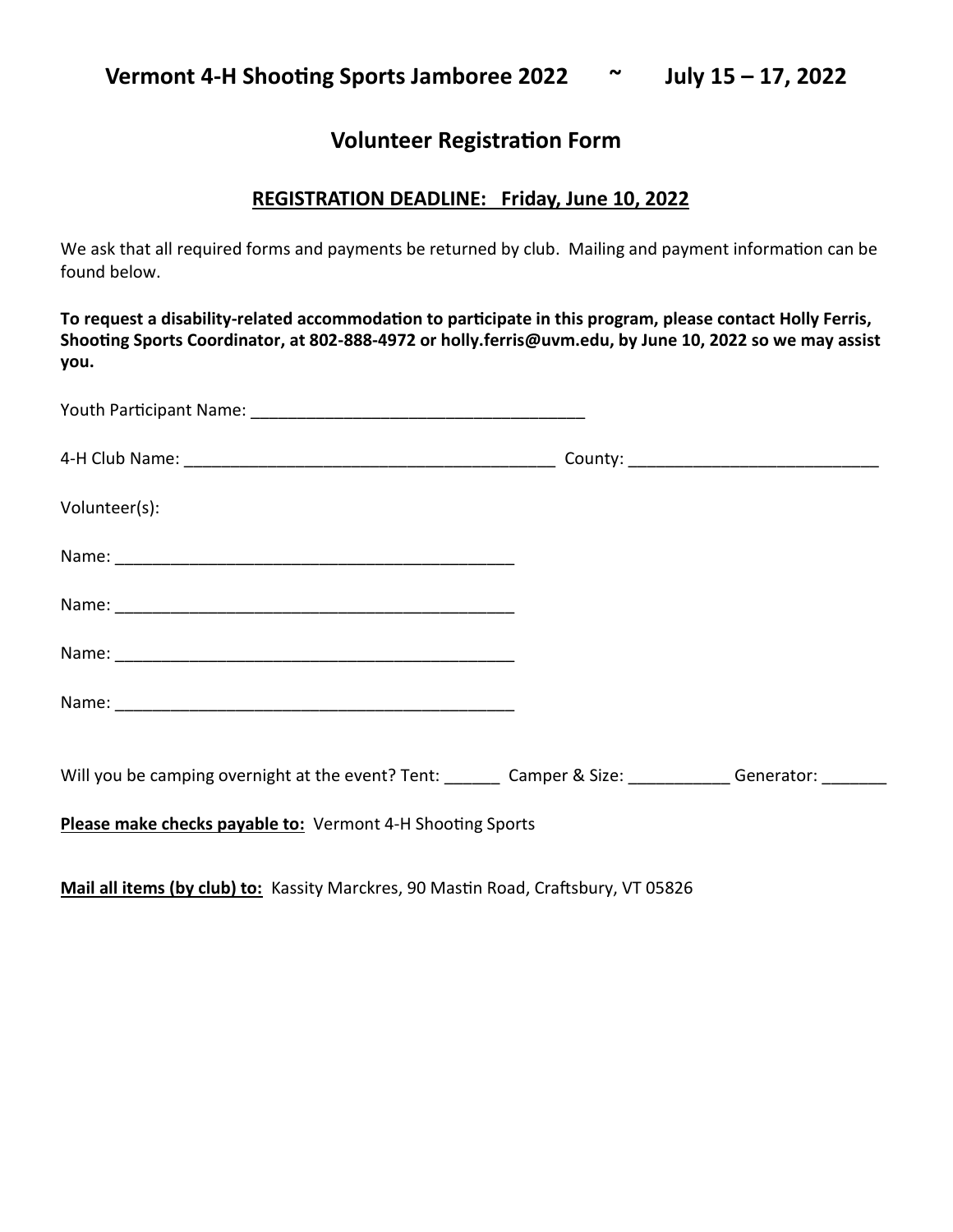## **Shirt Order Form**

## **Jamboree shirts need to be pre-ordered and paid for by June 10, 2022.**

There will not be shirts available for sale at the event, nor will an order be placed after the event.

Name for order: \_\_\_\_\_\_\_\_\_\_\_\_\_\_\_\_\_\_\_\_\_\_\_\_\_\_\_\_\_\_\_\_\_\_\_\_

## **Youth Size:**

| <b>Youth Size</b>                         | M |  |
|-------------------------------------------|---|--|
| T-Shirt:<br>\$15.00 each                  |   |  |
| Quantity                                  |   |  |
| <b>Hooded Sweatshirt:</b><br>\$30.00 each |   |  |
| Quantity                                  |   |  |

## **Adult Size:**

| <b>Adult Size</b>                         | S | M | XL | 2XL | 3XL |
|-------------------------------------------|---|---|----|-----|-----|
| T-Shirt: \$15.00 each                     |   |   |    |     |     |
| Quantity                                  |   |   |    |     |     |
| <b>Hooded Sweatshirt:</b><br>\$30.00 each |   |   |    |     |     |
| Quantity                                  |   |   |    |     |     |

## **TOTAL SHIRT ORDER FEES: \$\_\_\_\_\_\_\_\_\_\_\_\_**

## Please make checks payable to: Vermont 4-H Shooting Sports

**Mail all items (by club) to:** Kassity Marckres, 90 Mastin Road, Craftsbury, VT 05826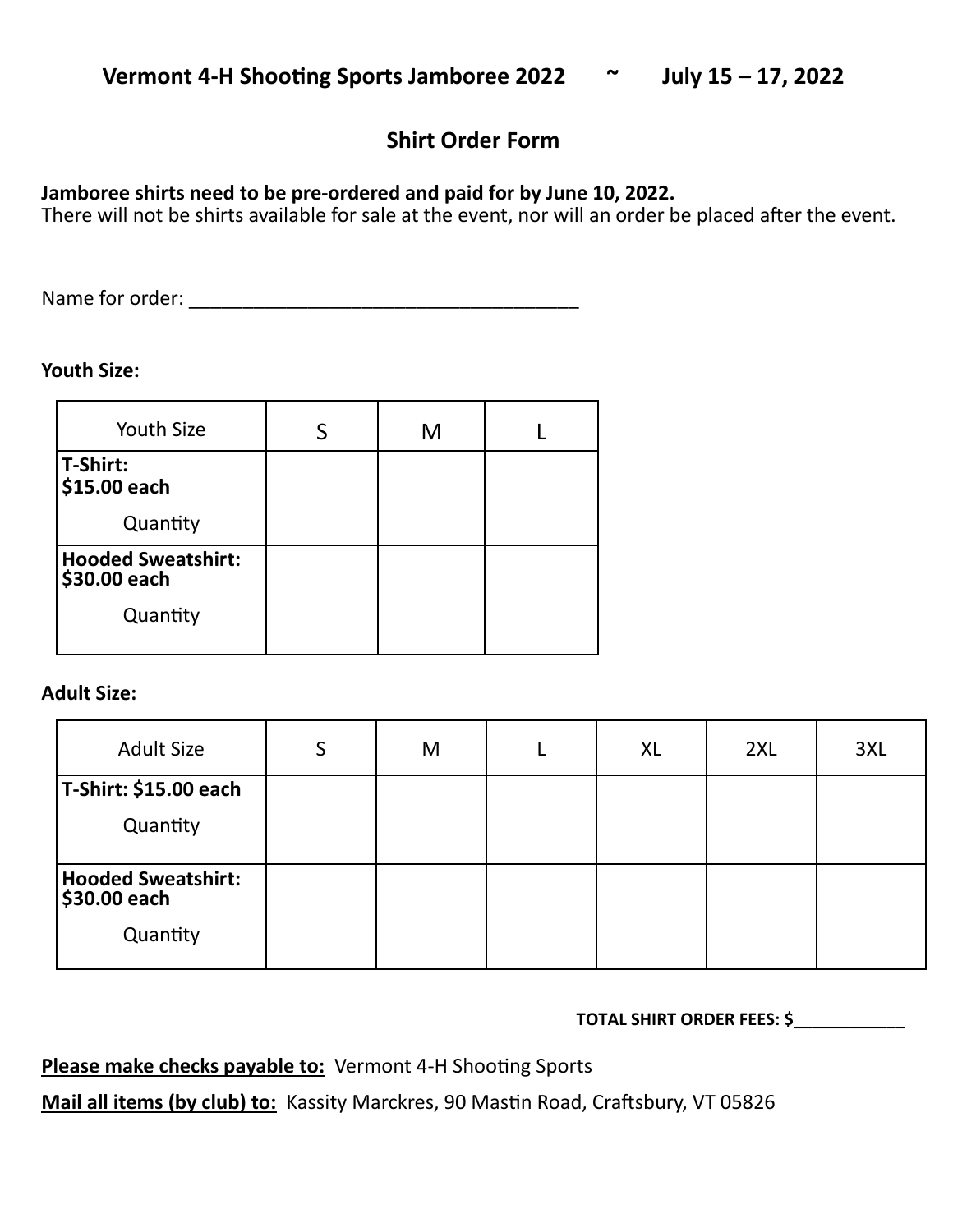#### **UNIVERSITY OF VERMONT EXTENSION**

#### **4-H SHOOTING SPORTS PROGRAM**

#### **PARENTAL PERMISSION FORM**

#### **UNIVERSITY OF VERMONT EXTENSION 4-H SHOOTING SPORTS PROJECT**

#### PARENTAL PERMISSION FORM

I, hardly parent/guardian of

\_\_\_\_\_\_\_\_\_\_\_\_\_\_\_\_\_\_\_\_\_\_\_\_\_\_\_\_\_\_\_\_\_\_\_\_\_\_\_\_\_\_

(Print Parent/Guardian Name) (Print 4-H Member Name)

hereby give permission for the above named youth to participate in a 4-H Shooting Sports Project. I understand that shooting will take place only under the supervision of trained adults and includes Archery, Shotgun, .22/Muzzleloader/Air Rifles and Pistols and Reloading. The Federal Hand Gun Act requires that a parent or guardian must be present if shooting .22 Pistol. I also understand that it is the parent/guardian responsibility to show interest and support the youth, to participate as much as possible with the youth in the 4-H Project and to keep informed of activities in which the youth participates.

To the best of my knowledge, the above named youth has no medical conditions that would make it unsafe or unwise for him/her to handle/use archery equipment or firearms, including the handling of lead shot and smokeless powder.

I understand that there may be some risk of injury associated with participation in any Shooting Sports Program. I hereby give permission to 4-H Volunteers to obtain medical treatment for my child in the event I cannot be reached in an emergency. I also agree to hold harmless the University of Vermont, its officers, employees, and volunteers for any and all injuries or damages that the above named youth may sustain during his/her participation, except in a case of sole negligence on the part of any individual listed above.

I also understand that safety procedures and practice will be strictly adhered to and that our child (ward) may be immediately expelled, without recourse, from the program as a result of horseplay, inattentiveness, inappropriate conduct, violation of safety rules, or failure to follow the range officer's directions.

(Date) (Parent/Guardian Signature)

(Emergency Contact Phone Number) (Health Insurance Company & Policy Number) REV 08-26-09

INSTRUCTIONS: This form has been adopted as a standardized Vermont State Parental Permission Slip. Each participant's parent/guardian must sign the above form prior to the youth being allowed to handle firearms, ammunition, reloading supplies and/or archery equipment. A new form should be signed annually at renewal time.

The form is designed to be cropped along the edges of the printing and folded to fit into a small red hunting/fishing license holder. Fold side to side first, then top to bottom. When inserted properly, the youth's name will appear in the front panel.

Youth members should have this Permit on their person whenever involved in any club activity. It is suggested the Permits be collected at the end of each meeting and kept in a place accessible to all instructors.

Individual Club Leaders will have to be assertive about requiring signed Permits displayed on each youth at every event, including routine weekly practice sessions.

Revised and approved by UVM Extension 4-H Shooting Sports Council 1/15/05